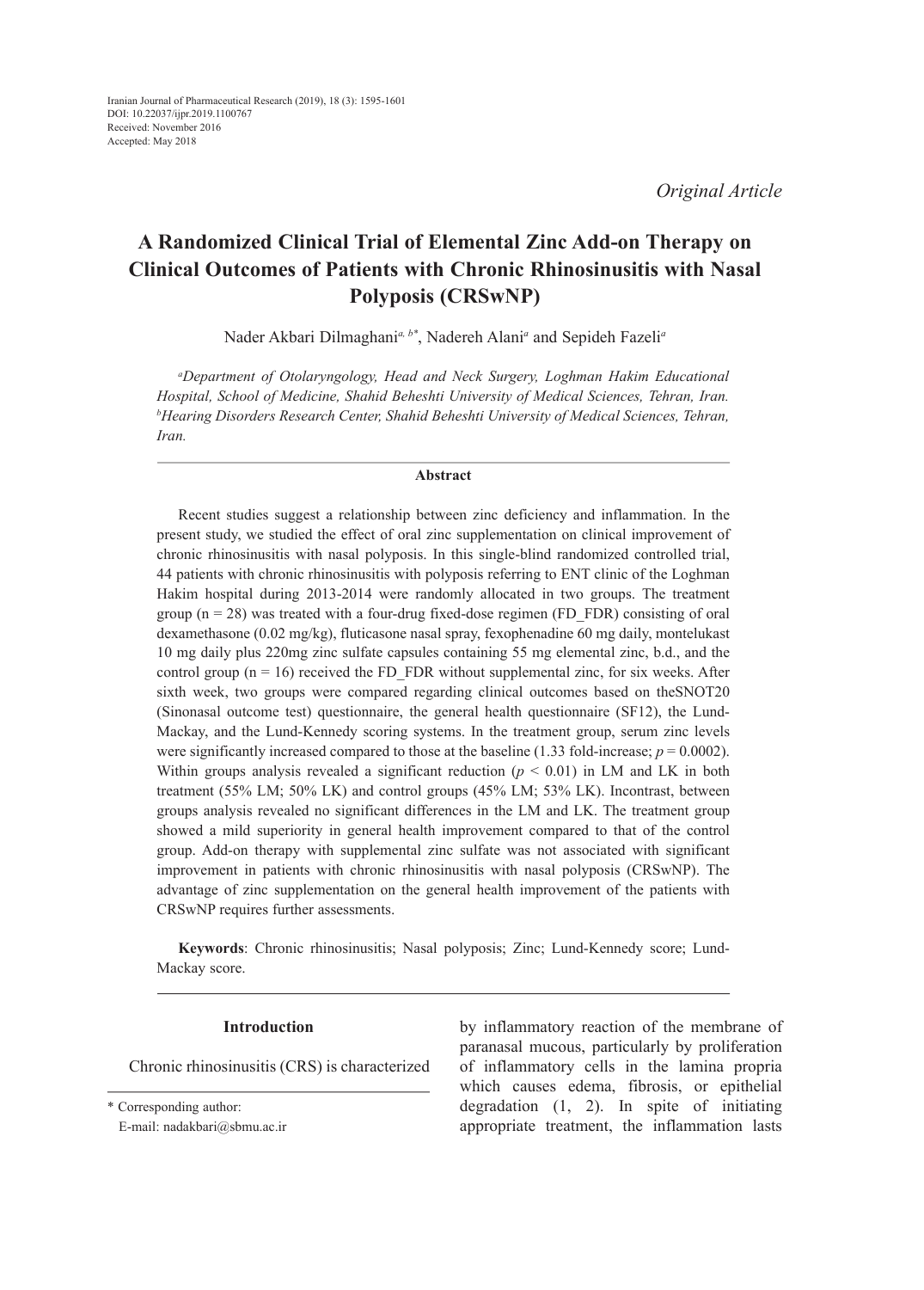for at least four weeks, without an acute episode (3). The symptoms include nasal irritation, rhinorrhea or post nasal discharge, nasal congestion, and blockage and/or facial pain (4, 5). Furthermore, mucosal thickening, polypoid changes, and remarkable eosinophilia occur (3). In case of sever inflammation, nasal polyps infiltrated by inflammatory cells, mainly eosinophils, complicate the issue. Moreover, it forms pseudocysts consisting plasma exudation and albumin retention in the lamina propria (6). Microbial colonization is also found in sinusitis with intense eosinophil-dominated inflammation, nevertheless it remains unclear whether bacterial colonization is the first step prior to inflammation or it is resulted from outflow obstruction caused by polyps (7). Chronic rhinosinusitis (CRS) is one of the most common health care problems responsible for a large number of office visits, which adversely affects the quality of life (8). The exact etiology of CRS is not clear, therefore, there is more difficultly in treatment of the patients with CRS, using a divers class of drugs such as antibiotics, anti-inflammatory drugs, and systemic or topical corticosteroids but the efficacy is controversial (8, 9). Consequently, seeking appropriate treatment to manage the patients with CRS seems to be necessary. A possible option as a treatment supplement could be zinc. Although, there are insufficient evidences to recommend the use of zinc preparations in the patients with CRS, recent researches indicate that zinc supplementation can decrease incidence of many type of infections, vascular endothelial cell activation, oxidative stress, and nuclear factorkappa B (NF-kB)-DNA binding in mononuclear cells (10-14). Furthermore, it improves T-helper cell function. According to a study in Turkey the serum levels of zinc were lower in the patients with CRS in comparison with the normal population (15). The present study was designed to investigate the impact of zinc supplement as add-on therapy of the patients with CRS especially those with polyposis (CRSwNP).

## **Experimental**

In this single-blind randomized, controlled study, 56 patients with CRSwNP based on the

2012 European position paper on rhinosinusitis and nasal polyps (EPOS 2012) definitions for inclusion criteria for adult, referred to the ear, nose, and throat (ENT) clinic of Loghman Hakim Hospital during 2013 were randomly assigned to the treatment and control groups (16). The study procedure was explained for all patients and an informed written consent was obtained. Moreover, the ethics committee of the Shahid Beheshti University of Medical Sciences approved the study protocol (SBMU. REC.1392.270).

The trial was submitted in Iranian Registry of Clinical Trial at www.irct.ir and received (IRCT code: IRCT2016092018143N3).

The demographic data including sex, age, and subjective clinical status of patients were obtained based on SNOT20 questionnaire. SNOT20 is a patient-reported measure of outcome in sino-nasal disorders such as rhinosinusitis and nasal polyposis and includes items related to four domains: psychological function, sleep function, rhinological symptoms, and ear and/ or facial symptoms (17). The findings of the paranasal CT scan were scored according to Lund-Mackay (LM) scoring system (Table 1) (18). Moreover, the sinonasal endoscopy results were accomplished and were scored based on Lund-Kennedy (LK) scoring system (Table 2) (19).

The first group of the patients  $(n = 28)$ received oral dexamethasone for three weeks (with initial dose of 0.02 mg/kg and tapered in 3 weeks), fluticasone 50 mcg spray/2puff/daily, fexophenadine tablet 60 mg daily, montelukast 10 mg daily, plus daily intake of two 220 mg zinc sulfate capsules equivalent to 55 mg elemental zinc, along with nasal irrigation with normal saline 2 times/day. The second group of the patients (control group,  $n = 28$ ) received the same treatment regimen without zinc sulfate for six weeks (16, 20). The study staff (site investigators and trial coordinating center staff) was unaware of the treatment allocation. At the start of the treatment and at the end of six weeks both groups were compared regarding clinical state based on SNOT20 questionnaire, general health according to patient health questionnaire (SF12) and Lund-Kennedy as well as Lund-Mackay scores. Unfortunately, within the control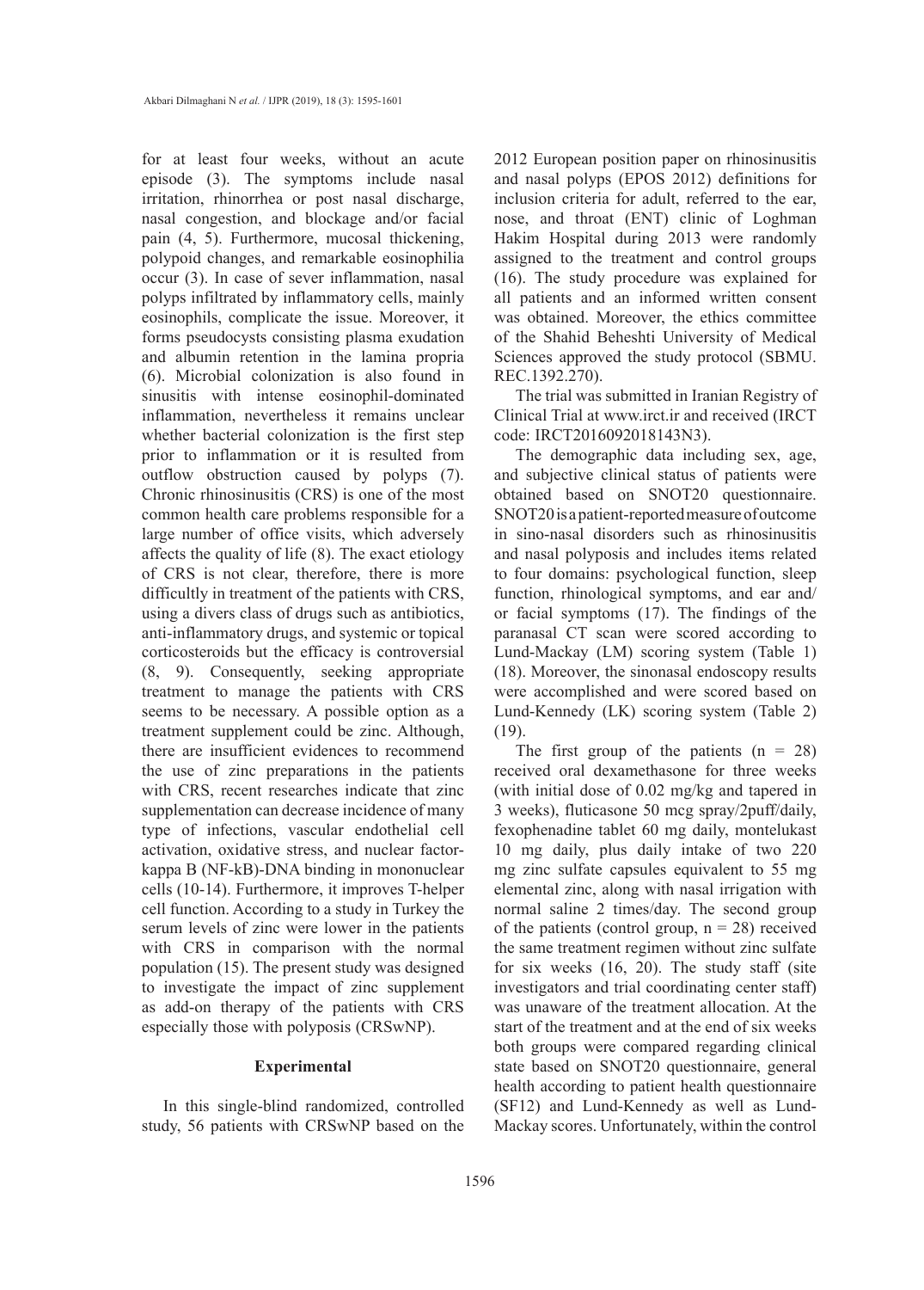**Table 1.** Lund-Mackay scoring system for sinus CT scan.

| <b>Paranasal sinus</b>                                                         | right sinuses | left sinuses |  |  |
|--------------------------------------------------------------------------------|---------------|--------------|--|--|
| frontal sinus                                                                  |               |              |  |  |
| anterior ethmoidal cells                                                       |               |              |  |  |
| posterior ethmoidal cells                                                      |               |              |  |  |
| maxillary sinus                                                                |               |              |  |  |
| sphenoid sinus                                                                 |               |              |  |  |
| ostiomeatal complex                                                            |               |              |  |  |
| Total                                                                          |               |              |  |  |
| $0$ (no abnormality), 1 (partial opacification) or. 2 (complete opacification) |               |              |  |  |

group 12 (43%) of the patients did not complete the study and were excluded.

All the patients were instructed not to take any supplemental zinc product and also not to change their usual diet during the study period. To confirm medication adherence of the patients, plasma zinc levels were measured at baseline and at the end of the study.

# *Statistical analysis*

Categorical data are presented descriptively as frequency and percentages. Quantitative data with normal distribution (based on Shapiro-Wilk test) are expressed as mean  $\pm$  SD, and non-normally distributed variables are shown as median and interquartile range (IQR). Data were analyzed by the Statistical Package for the Social Sciences (SPSS), version 20, IBM™. For between-group comparisons the independent samples *t*-test and the Mann-Whitney U test were used. The paired *t*-test and the Wilcoxon test were used for within-group comparisons. Furthermore, the Chi-square or the Fisher's exact tests were employed to compare categorical variables between the study groups. The level of statistical significance was determined at *p*  < 0.05. Moreover, the observed power of noninferiority tests of comparing mean changes of treatment *vs.* the control groups were determined by NCSS PASS (Power Analysis and Sample Size), version 11 (21, 22).

## **Results**

In this RCT, 44 patients including 16 patients in routine treatment group ( 10 men and 6 women) and 28 patients in routine plus zinc treatment group (6 men and 20 women) were

**Table 2.** Lund-Kennedy scoring system in nasal endoscopy.

| Feature                                                                                                                                                                                                          | right nasal cavity | left nasal cavity |  |  |  |
|------------------------------------------------------------------------------------------------------------------------------------------------------------------------------------------------------------------|--------------------|-------------------|--|--|--|
| Polyp $(0, 1, 2)$                                                                                                                                                                                                |                    |                   |  |  |  |
| Edema $(0, 1, 2)$                                                                                                                                                                                                |                    |                   |  |  |  |
| Discharge $(0, 1, 2)$                                                                                                                                                                                            |                    |                   |  |  |  |
| Total                                                                                                                                                                                                            |                    |                   |  |  |  |
| Polyp: 0 absent; 1 restricted to middle meatus; 2 extended to nasal cavity<br>Edema of nasal mucosa: 0 absent; 1 mild to moderate; 2 polypoid changes<br>Discharge: 0 absent; 1 hyaline; 2 thick or mucopurulant |                    |                   |  |  |  |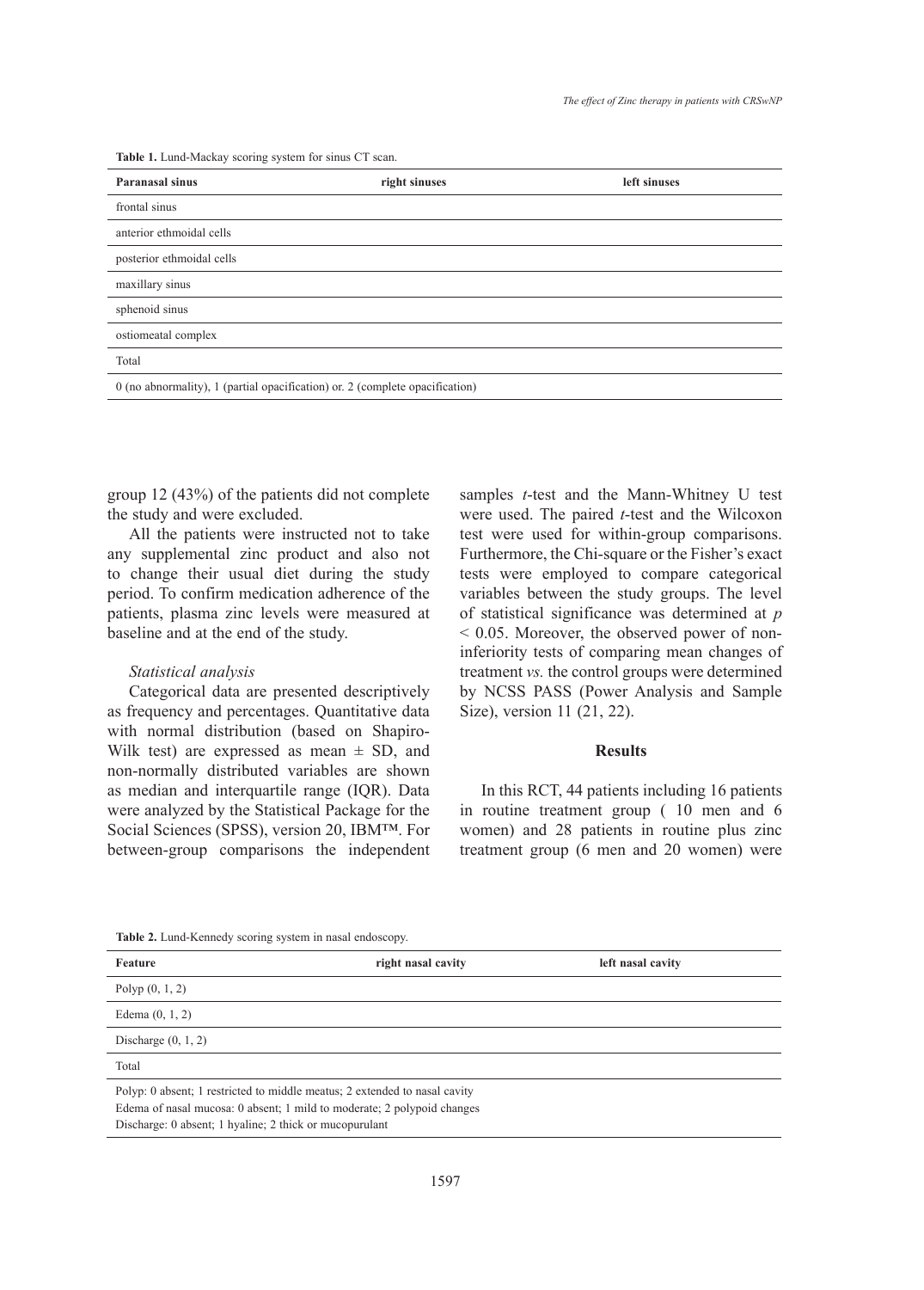

**Figure 1.** Flowchart of the trial. **Figure 1.** Flowchart of the trial.

compared (mean age  $39.68 \pm 15.06$ ). Figure 1 shows the flowchart of the trial. Difference between treatment and control groups regarding sex and age distribution were not statistically significant (Table 3).There were also no significant difference between baseline Lund scores (endoscopic and CT) of two groups (Table 3). However, the Lund scores decreased significantly after the treatment in the both treatments (55% LM, 50% LK; *p* < 0.01) and control groups (45% LM, 53% LK; *p* = 0.004). In the treatment group, serum zinc level significantly increased from median (IQR) 89 (87-96) mcg/dL to 118 (104-149) mcg/dL (*p* =

0.0002), while it did not dramatically change in the control group (Table 3).

Differences between baseline clinical status, determined by the SNOT20 questionnaire, and baseline general health (SF12), based on the patient health questionnaire, of the two study groups were not significantly regarded. SNOT20 scores were significantly higher in the both treatment (38.89%,  $p = 0.00002$ ) and control (38.39%,  $p = 0.013$ ) groups compared to those of the baseline. In the control group, general health status did not change during the study period; however, in the treatment group it showed improvement (Figures 2 and 3).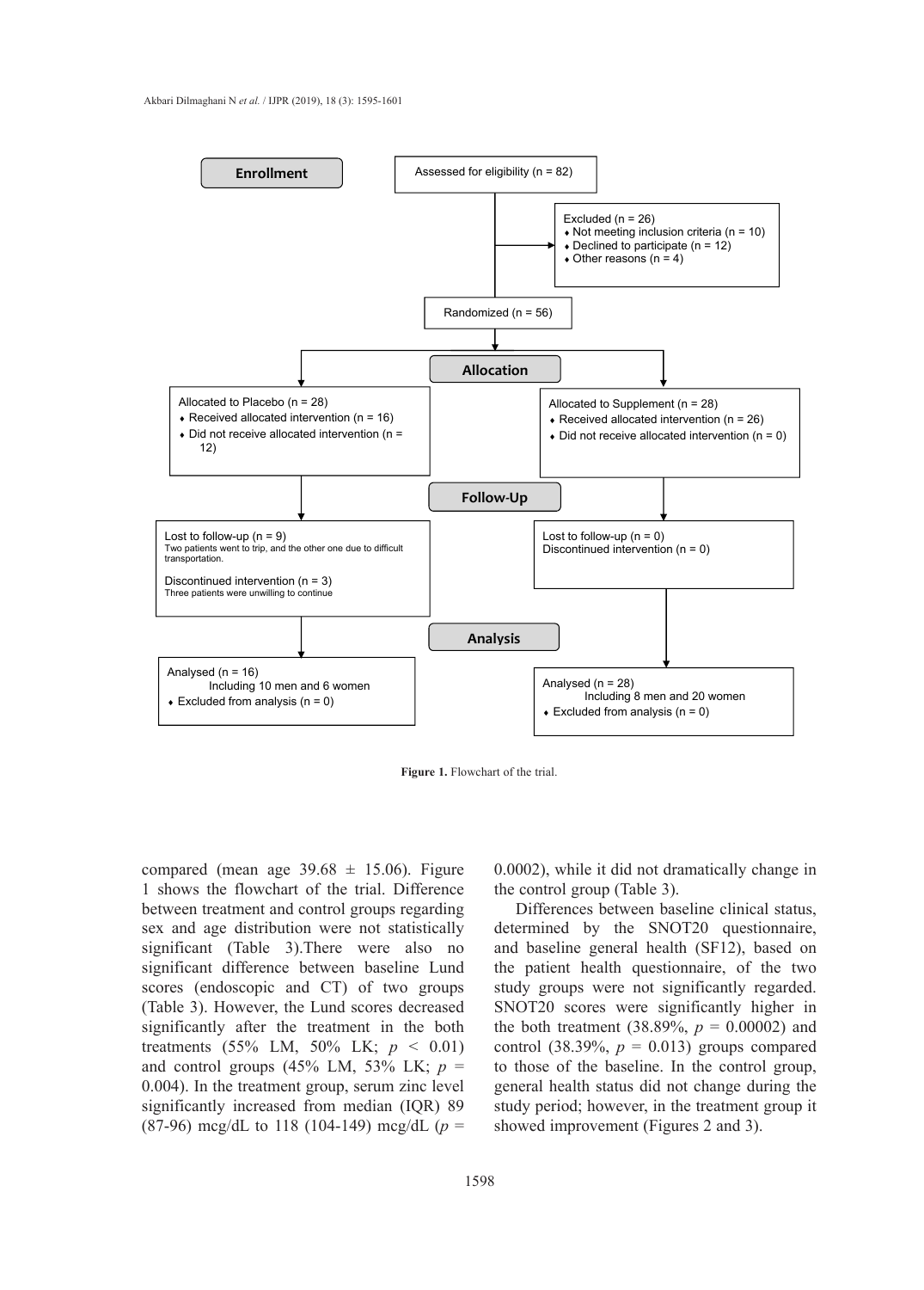| <b>Characteristics</b>             |                            | RoutineTx ( $n = 16$ ) | RoutineTx+Zinc ( $n = 28$ ) | <i>p</i> -value (between groups) |
|------------------------------------|----------------------------|------------------------|-----------------------------|----------------------------------|
| Age                                |                            | $42.25 \pm 12.49$      | $38.21 \pm 16.13$           | 0.393                            |
| Sex                                | Male                       | $10(62.5\%)$           | $8(28.6\%)$                 | 0.028                            |
|                                    | Female                     | 6(37.5%)               | $20(71.4\%)$                |                                  |
| Zinc                               | Before                     | 93.5 (86-113)          | 89 (87-96)                  | 0.377                            |
|                                    | After                      | $108(78-147)$          | 118 (104-149)               | 0.088                            |
|                                    | $p$ -value (within groups) | 0.637                  | 0.0002                      |                                  |
| Lund Kennedy<br>endoscopic scoring | Before                     | $8.5(5-12)$            | $8(4-8)$                    | 0.296                            |
|                                    | After                      | $4(2-8)$               | $4(2-7)$                    | 0.591                            |
|                                    | $p$ -value (within groups) | 0.004                  | 0.002                       |                                  |
|                                    | Non-Inferiority Power      | 100%                   |                             |                                  |
| Lund Mackay<br>CT scoring          | Before                     | 22.5 (17.5-24)         | 20 (11-23)                  | 0.093                            |
|                                    | After                      | $12.5(11-13)$          | $9(4-23)$                   | 0.231                            |
|                                    | $p$ -value (within groups) | 0.004                  | 0.0002                      |                                  |
|                                    | Non-Inferiority Power      | 100%                   |                             |                                  |
| SNOT20                             | Before                     | $56.0(38-71.5)$        | 54 (42-64)                  | 0.845                            |
|                                    | After                      | 34.5 (27.5-46.5)       | 33 (24-38)                  | 0.144                            |
|                                    | $p$ -value (within groups) | 0.013                  | 0.00002                     |                                  |
|                                    | Non-Inferiority Power      | 100%                   |                             |                                  |
| General health                     | Before                     | 26.5 (23.5-32)         | 26 (23-29)                  | 0.555                            |
|                                    | After                      | 23.5 (20.5-24)         | $24(23-25)$                 | 0.188                            |
|                                    | $p$ -value (within groups) | 0.108                  | 0.026                       |                                  |
|                                    | Non-Inferiority Power      | 100%                   |                             |                                  |

**Table 3.** Demographic, clinical, and laboratory characteristics of patients in Treatment and control groups.



Figure 2. Comparison of SNOT20 before and after treatment in both groups.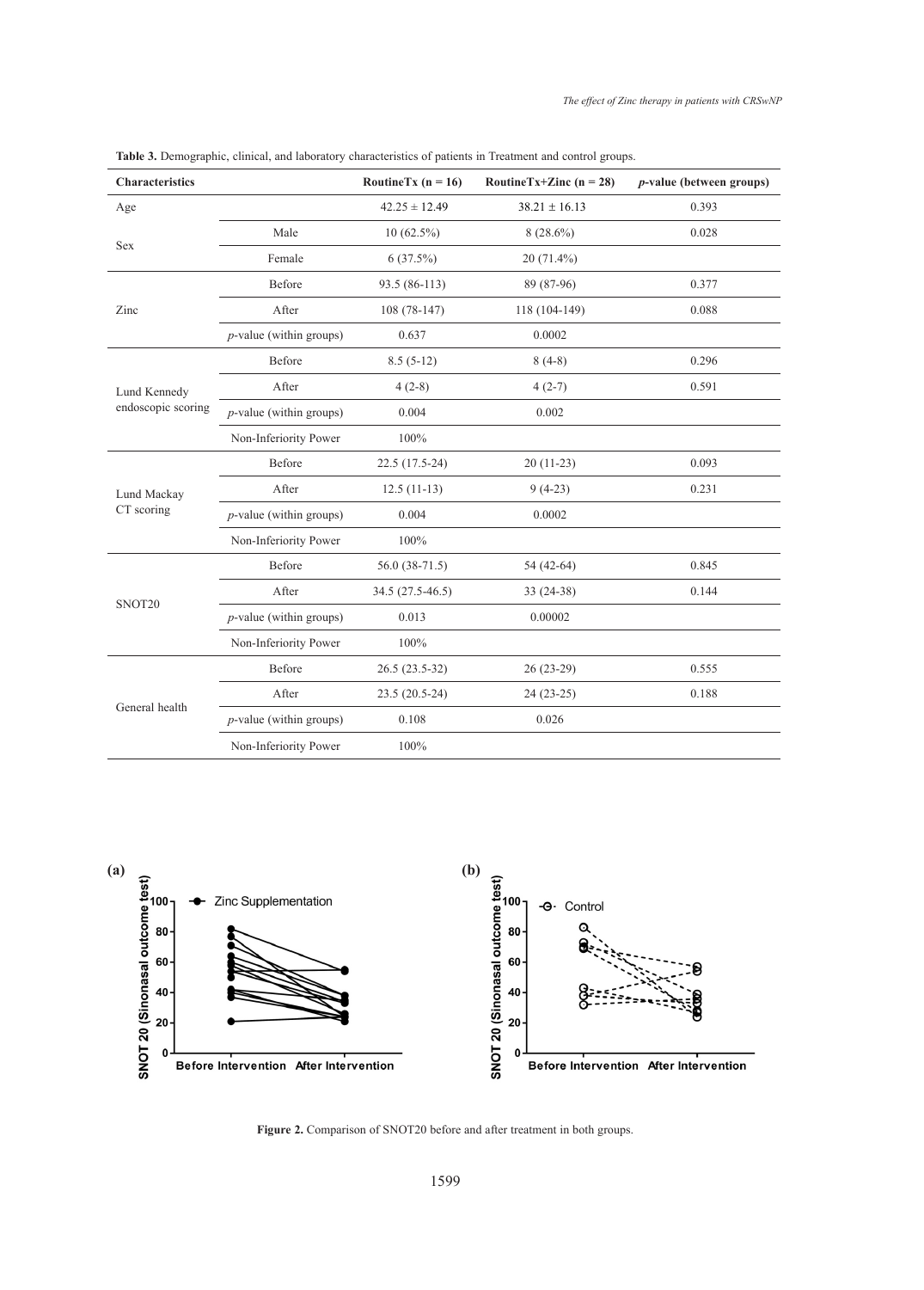

**Figure 3.** Comparison of SF12 before and after treatment in both groups.

## **Discussion**

The treatment of CRS is more challenging for both physicians and patients. Traditionally, it is medically treated using systemic antibiotics, topical and systemic corticosteroids, antileukotriene agents, mucolytics, antihistamines, and saline nasal irrigation (23- 25). However, previous studies have provided controversial results, and did not introduce an effective drug for CRS treatment (23-25). Therefore, the clinicians have already considered new agents for CRS treatment. In this study, for the first time, we evaluated the possible effect of zinc supplement on CRS. In both of the control and treatment groups, the mean of Lund score (endoscopic and CT) decreased significantly after a six-week treatment. In addition, general health of the patients improved in the Zinc group. Also, after six weeks of treatment, clinical status of the patients in the control and treatment groups improved significantly. Although, the impact of zinc on CRS has not yet been assessed, Unal *et al.* revealed that the patients with CRS had lower serum zinc levels (15). Another study by Gulani *et al*. detected decreased serum zinc levels in children with otitis media (26). Similarly, other studies showed zinc increases the immunity system function and decreases the incidence of infective diseases such as diarrhea and other GI infections (27-29). In accordance with these findings, Prasad *et al.*  observed that zinc increases the function of both cellular and humoral immune systems (13). In

conclusion, we revealed that addition of zinc supplement was not much effective on treatment of patients with CRSwNP, although, general health status of patients was improved with zinc supplementation.

As a limitation, we could not follow all of the 28 patients in the control group through the 6 weeks study period. This should be acknowledged in the interpretation of our findings. Nevertheless, the high non-inferiority power of this study to find similar effectiveness of zinc supplementation and current therapies for radiologic/endoscopic improvements of CRSwNP patients, in addition to mild superiority of zinc supplementation on general health improvement of the patients is encouraging. Further longitudinal investigations with more powerful designs are recommended.

#### **Acknowledgment**

The authors would like to thank nursing, administrative, and secretarial staff of the ENT department and clinic at our hospital for their contribution to perform this research.

## **References**

- (1) Nasal polyposis and sinusitis. Bachert C and Van Cauwenberge P. (eds). Sanders Publishers (2003) 58: 176–91.
- (2) Moss A and Parsons V. Current estimates from the National Health Interview Survey. United States, 1985. *Vital Health Stat. 10* (1986) 160: 1-182.
- (3) Kaliner MA, Osguthorpe JD, Fireman P, Anon J, Georgitis J, Davis ML, Naclerio R and Kennedy D.